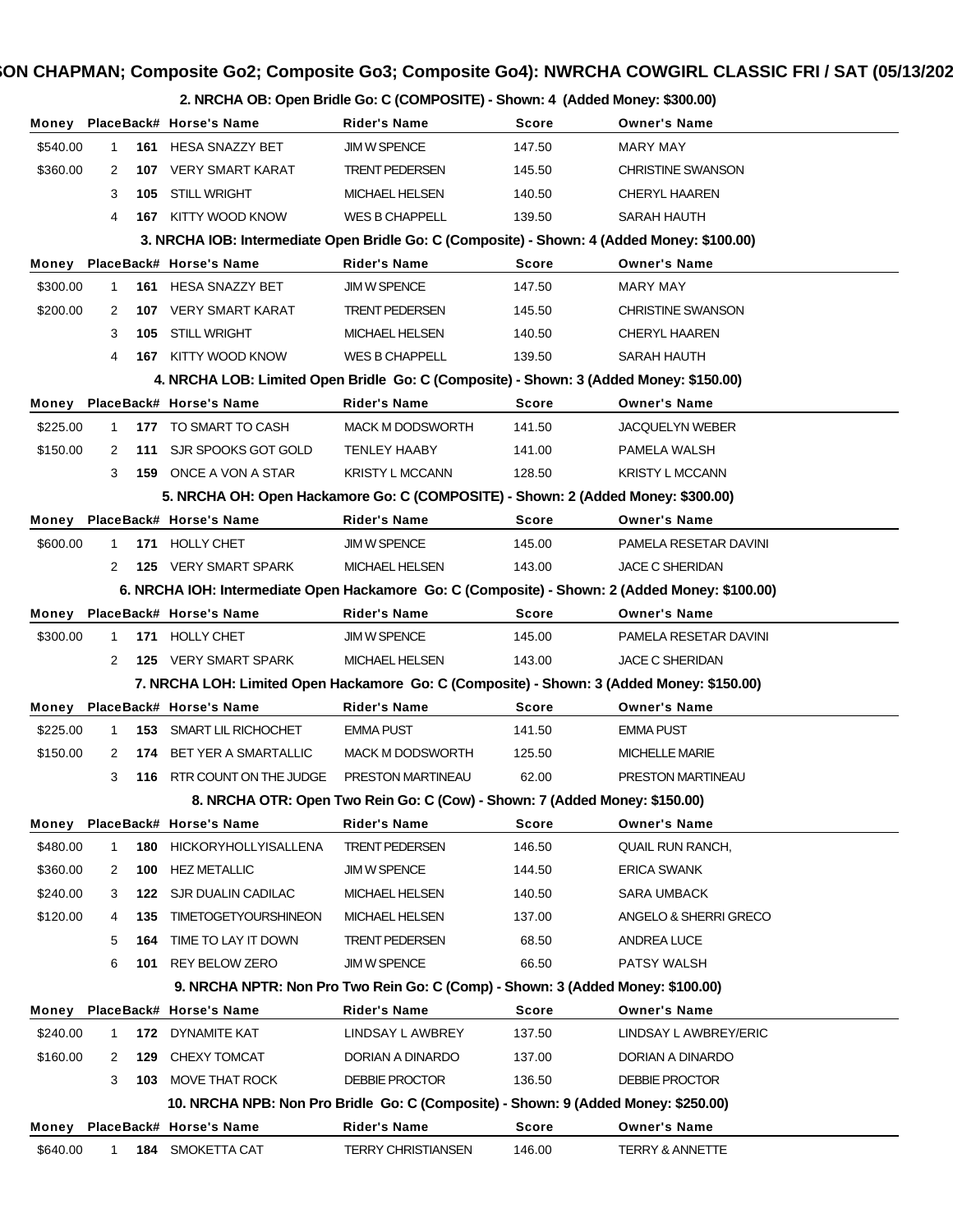| \$480.00 | 2            | 138 | PEPTOLENA BABE               | <b>CAITLIN WIRTH</b>                                                                              | 145.00       | STEVE, CAITLIN & SHELLEY  |
|----------|--------------|-----|------------------------------|---------------------------------------------------------------------------------------------------|--------------|---------------------------|
| \$320.00 | 3            | 119 | PERFECT LIGHT TIME           | TRACY LEANNE ADAMS                                                                                | 143.00       | TRACY LEANNE ADAMS        |
| \$160.00 | 4            | 129 | CHEXY TOMCAT                 | DORIAN A DINARDO                                                                                  | 142.50       | DORIAN A DINARDO          |
|          | 5            |     | <b>126 STYLISH N STARS</b>   | MICHAEL T GARRETT                                                                                 | 138.00       | MICHAEL T GARRETT         |
|          | 6            | 151 | MY TIME TO PLEASE            | <b>MICHAEL K HANSEN</b>                                                                           | 134.00       | MICHAEL K & KENDRA        |
|          | 7            | 128 | SMART GENUINE SHINER         | <b>JACQUELINE GARRETT</b>                                                                         | 132.50       | JACQUELINE GARRETT        |
|          | 8            | 150 | <b>SKY N TIME</b>            | CHRISTINE JACKSON                                                                                 | 68.00        | <b>CHRISTINE JACKSON</b>  |
|          | 9            |     | 187 SHINING WHISKEY TOO      | KYLE SAYRE                                                                                        | 63.00        | 2 KM FARM & RANCH LLC     |
|          |              |     |                              | 11. NRCHA INPB: Intermediate Non Pro Bridle Go: C (Composite) - Shown: 10 (Added Money: \$150.00) |              |                           |
| Money    |              |     | PlaceBack# Horse's Name      | Rider's Name                                                                                      | Score        | <b>Owner's Name</b>       |
| \$345.00 | $\mathbf{1}$ |     | 138 PEPTOLENA BABE           | <b>CAITLIN WIRTH</b>                                                                              | 145.00       | STEVE, CAITLIN & SHELLEY  |
| \$287.50 | 2            |     | 123 WANTA BE STYLISH         | JACE C SHERIDAN                                                                                   | 145.00       | JACE C SHERIDAN           |
| \$201.25 | ЗT           | 163 | CHROME PLATED CAT            | MAUREEN MCCANN MELBY                                                                              | 143.00       | JERRY F MCCANN            |
| \$201.25 | ЗT           | 119 | PERFECT LIGHT TIME           | <b>TRACY LEANNE ADAMS</b>                                                                         | 143.00       | TRACY LEANNE ADAMS        |
| \$115.00 | 5            | 129 | CHEXY TOMCAT                 | DORIAN A DINARDO                                                                                  | 142.50       | DORIAN A DINARDO          |
|          | 6            |     | <b>126 STYLISH N STARS</b>   | MICHAEL T GARRETT                                                                                 | 138.00       | MICHAEL T GARRETT         |
|          | 7            | 151 | MY TIME TO PLEASE            | <b>MICHAEL K HANSEN</b>                                                                           | 134.00       | MICHAEL K & KENDRA        |
|          | 8            | 128 | SMART GENUINE SHINER         | <b>JACQUELINE GARRETT</b>                                                                         | 132.50       | JACQUELINE GARRETT        |
|          | 9            | 150 | <b>SKY N TIME</b>            | CHRISTINE JACKSON                                                                                 | 68.00        | <b>CHRISTINE JACKSON</b>  |
|          | 10           |     | 187 SHINING WHISKEY TOO      | KYLE SAYRE                                                                                        | 63.00        | 2 KM FARM & RANCH LLC     |
|          |              |     |                              | 12. NRCHA LNPB: Limited Non Pro Bridle Go: C (Composite) - Shown: 12 (Added Money: \$100.00)      |              |                           |
| Money    |              |     | PlaceBack# Horse's Name      | Rider's Name                                                                                      | Score        | <b>Owner's Name</b>       |
| \$300.00 | $\mathbf{1}$ | 138 | PEPTOLENA BABE               | <b>CAITLIN WIRTH</b>                                                                              | 145.00       | STEVE, CAITLIN & SHELLEY  |
| \$250.00 | 2            |     | 123 WANTA BE STYLISH         | JACE C SHERIDAN                                                                                   | 145.00       | JACE C SHERIDAN           |
| \$175.00 | 3T           | 163 | CHROME PLATED CAT            | MAUREEN MCCANN MELBY                                                                              | 143.00       | JERRY F MCCANN            |
| \$175.00 | 3T           | 109 | DOCTORS DESTINY              | <b>BRADLEY PREBLE</b>                                                                             | 143.00       | WALLACE PREBLE            |
| \$50.00  | 5T           | 108 | TRR ROAN LIL PLAYGUN         | <b>CAROLINE PREBLE</b>                                                                            | 142.50       | <b>CAROLINE PREBLE</b>    |
| \$50.00  | 5T           | 129 | CHEXY TOMCAT                 | DORIAN A DINARDO                                                                                  | 142.50       | DORIAN A DINARDO          |
|          | 7            | 172 | DYNAMITE KAT                 | LINDSAY L AWBREY                                                                                  | 140.00       | LINDSAY L AWBREY/ERIC     |
|          | 8            | 126 | <b>STYLISH N STARS</b>       | MICHAEL T GARRETT                                                                                 | 138.00       | MICHAEL T GARRETT         |
|          | 9            | 121 | SMART DUALIN CAT             | NANCY MILLS                                                                                       | 134.00       | NANCY MILLS               |
|          | 10           | 128 | SMART GENUINE SHINER         | <b>JACQUELINE GARRETT</b>                                                                         | 132.50       | <b>JACQUELINE GARRETT</b> |
|          | 11           | 150 | <b>SKY N TIME</b>            | <b>CHRISTINE JACKSON</b>                                                                          | 68.00        | <b>CHRISTINE JACKSON</b>  |
|          | 12           | 187 | SHINING WHISKEY TOO          | KYLE SAYRE                                                                                        | 63.00        | 2 KM FARM & RANCH LLC     |
|          |              |     |                              | 13. NRCHA SNPB: Select Non Pro Bridle Go: C (Composite) - Shown: 4                                |              |                           |
| Money    |              |     | PlaceBack# Horse's Name      | Rider's Name                                                                                      | Score        | <b>Owner's Name</b>       |
| \$180.00 | 1            | 119 | PERFECT LIGHT TIME           | TRACY LEANNE ADAMS                                                                                | 143.00       | TRACY LEANNE ADAMS        |
| \$120.00 | 2            | 126 | STYLISH N STARS              | MICHAEL T GARRETT                                                                                 | 138.00       | MICHAEL T GARRETT         |
|          | ЗT           | 121 | SMART DUALIN CAT             | NANCY MILLS                                                                                       | 134.00       | NANCY MILLS               |
|          | ЗT           |     | <b>151 MY TIME TO PLEASE</b> | <b>MICHAEL K HANSEN</b>                                                                           | 134.00       | MICHAEL K & KENDRA        |
|          |              |     |                              | 14. NRCHA NPH: Non Pro Hackamore Go: C (Composite) - Shown: 6 (Added Money: \$100.00)             |              |                           |
| Money    |              |     | PlaceBack# Horse's Name      | Rider's Name                                                                                      | <b>Score</b> | <b>Owner's Name</b>       |
| \$350.00 | $\mathbf 1$  | 171 | <b>HOLLY CHET</b>            | PAMELA RESETAR DAVINI                                                                             | 145.00       | PAMELA RESETAR DAVINI     |
| \$210.00 | 2            | 115 | SMOKUM HOLLY TIME            | <b>KRISTINA WALL</b>                                                                              | 143.00       | KRISTINA WALL             |
| \$140.00 | 3            | 140 | SHINEY TRAVALENA             | <b>MIKE HONALD</b>                                                                                | 142.00       | MIKE HONALD               |
|          | 4            | 124 | BLINDED BY THE STORM         | <b>JACE C SHERIDAN</b>                                                                            | 140.00       | JACE C SHERIDAN           |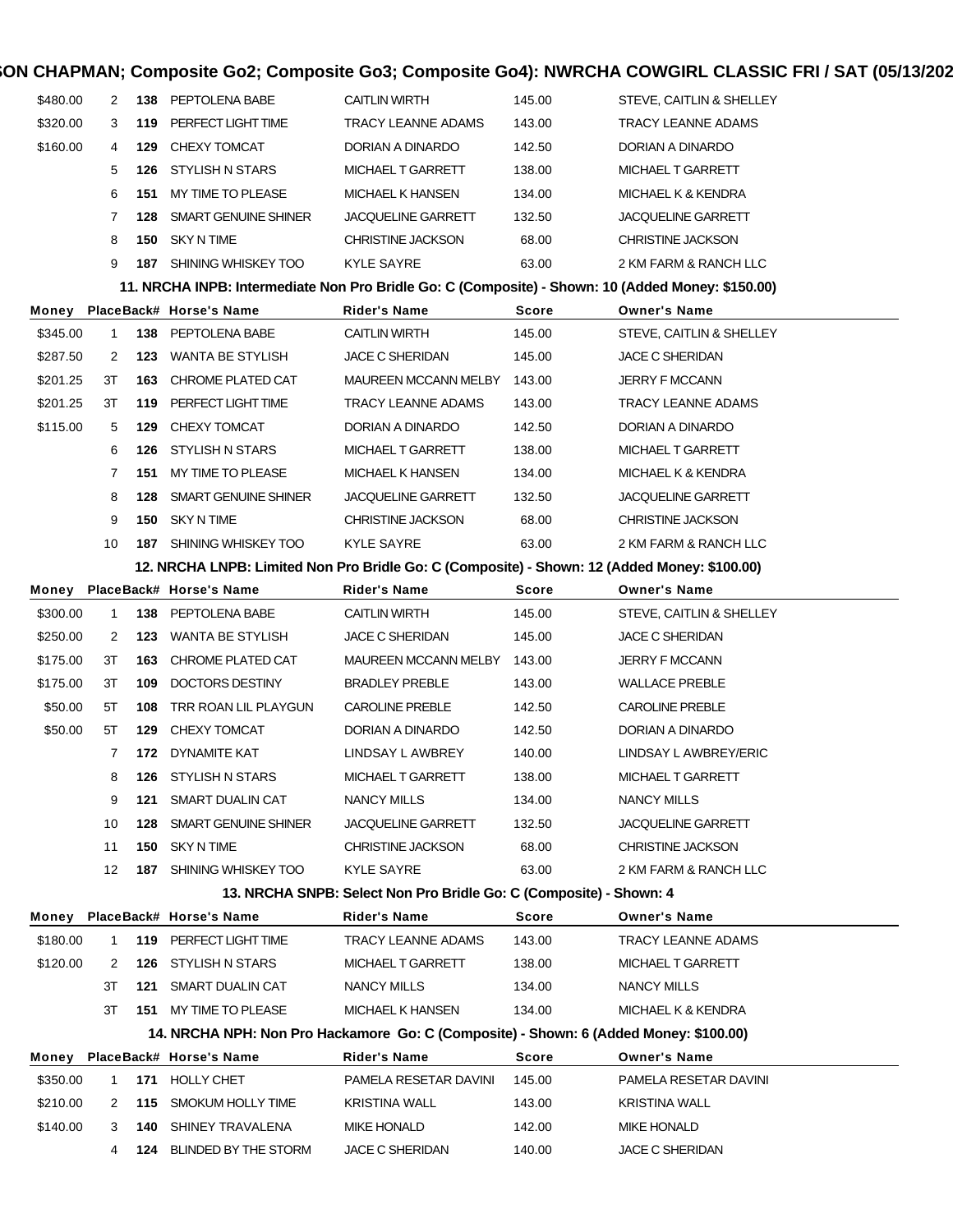|          | 5           | 143 | <b>BLAME HER ON WHIZKEY</b> | <b>REDDEN LEWIS</b>                                                                               | 136.00       | REDDEN LEWIS                   |
|----------|-------------|-----|-----------------------------|---------------------------------------------------------------------------------------------------|--------------|--------------------------------|
|          | 6           | 110 | TEQUILA N TANG              | EDWARD L WALSH                                                                                    | 134.50       | EDWARD L WALSH                 |
|          |             |     |                             | 17. NRCHA YBX: Youth Boxing Go: C (Composite) - Shown: 6 (Added Money: \$25.00)                   |              |                                |
| Money    |             |     | PlaceBack# Horse's Name     | Rider's Name                                                                                      | <b>Score</b> | <b>Owner's Name</b>            |
| \$152.50 | $\mathbf 1$ |     | 123 WANTA BE STYLISH        | <b>KASSADY HELSEN</b>                                                                             | 140.00       | <b>JACE C SHERIDAN</b>         |
| \$91.50  | 2           | 135 | <b>TIMETOGETYOURSHINEON</b> | ANGELO GRECO                                                                                      | 135.00       | ANGELO & SHERRI GRECO          |
| \$61.00  | 3           | 160 | CD BUD LIGHTS               | CARISSA SCHAAFSMA                                                                                 | 72.00        | PRESTON T STAEBLER             |
|          | 4           | 148 | PINING FOR A STEADY         | <b>EVELYN JOHNSON</b>                                                                             | 69.00        | <b>EMILY K JOHNSON</b>         |
|          | 5           | 186 | CUTTER ALLEY CAT            | <b>KALEB MOORE</b>                                                                                | 67.00        | 2 KM FARM & RANCH LLC          |
|          | 6           | 176 | <b>GUNNA SMOKE BUGS</b>     | <b>CASSIDY DODSWORTH</b>                                                                          | 0.00         | <b>MACK M &amp; GRETCHEN L</b> |
|          |             |     |                             | 18. NRCHA YBX13: Youth Boxing 13 & Under Go: C (Composite) - Shown: 1                             |              |                                |
| Money    |             |     | PlaceBack# Horse's Name     | <b>Rider's Name</b>                                                                               | <b>Score</b> | <b>Owner's Name</b>            |
| \$40.00  | 1           |     | 176 GUNNA SMOKE BUGS        | <b>CASSIDY DODSWORTH</b>                                                                          | 0.00         | MACK M & GRETCHEN L            |
|          |             |     |                             | 19. NRCHA NPBX: Non Pro Boxing Go: C (Composite) - Shown: 16 (Added Money: \$100.00)              |              |                                |
| Money    |             |     | PlaceBack# Horse's Name     | Rider's Name                                                                                      | <b>Score</b> | <b>Owner's Name</b>            |
| \$510.00 | 1           | 113 | ICE WYNND FIRE              | <b>DELINDA JOKELA</b>                                                                             | 146.00       | <b>DELINDA JOKELA</b>          |
| \$357.00 | 2T          |     | <b>121 SMART DUALIN CAT</b> | NANCY MILLS                                                                                       | 143.50       | NANCY MILLS                    |
| \$357.00 | 2T          | 154 | CR TUFF TORNADO             | <b>HEATHER A MCFARLANE</b>                                                                        | 143.50       | <b>HEATHER MCFARLANE</b>       |
| \$204.00 | 4           | 104 | <b>ROOSTERSRUNNINSHINE</b>  | <b>JAYNALEE WALDRIP</b>                                                                           | 143.00       | <b>JAYNALEE WALDRIP</b>        |
| \$90.67  | 5T          |     | 122 SJR DUALIN CADILAC      | <b>SARA UMBACK</b>                                                                                | 142.50       | <b>SARA UMBACK</b>             |
| \$90.67  | 5Т          |     | 112 LIL JOHN HENRY          | <b>JAMIE SHUMAKER</b>                                                                             | 142.50       | <b>JAMIE SHUMAKER</b>          |
| \$90.67  | 5T          | 100 | <b>HEZ METALLIC</b>         | <b>ERICA SWANK</b>                                                                                | 142.50       | ERICA SWANK                    |
|          | 8Τ          | 149 | LENAS TWIST OF SUGAR        | <b>JENNIFER BLAKE</b>                                                                             | 142.00       | <b>JENNIFER BLAKE</b>          |
|          | 8Τ          |     | 127 HEART OF A REMEDY       | <b>CHRIS GARRETT</b>                                                                              | 142.00       | <b>HALLE BOWMAN</b>            |
|          | 10          | 105 | STILL WRIGHT                | <b>CHERYL HAAREN</b>                                                                              | 140.00       | <b>CHERYL HAAREN</b>           |
|          | 11          | 111 | SJR SPOOKS GOT GOLD         | PAMELA WALSH                                                                                      | 139.50       | PAMELA WALSH                   |
|          | 12          | 146 | <b>REYL HOTT ROXY</b>       | <b>DEBBIE PILORGET</b>                                                                            | 139.00       | <b>DEBBIE &amp; GAVRIEL</b>    |
|          | 13          | 136 | LENAS PEPPY ACE             | <b>AMBER M PHILLIPS</b>                                                                           | 137.50       | <b>AMBER M PHILLIPS</b>        |
|          | 14          |     | 137 NO BIG DUAL             | SALLY L ALTMAN KERNUTT 132.50                                                                     |              | SALLY L ALTMAN KERNUTT         |
|          | 15          |     | 107 VERY SMART KARAT        | <b>CHRISTINE SWANSON</b>                                                                          | 72.00        | <b>CHRISTINE SWANSON</b>       |
|          | 16          |     | 161 HESA SNAZZY BET         | MARY MAY                                                                                          | 71.00        | <b>MARY MAY</b>                |
|          |             |     |                             | 20. NRCHA INPBX: Intermediate Non Pro Boxing Go: C (Composite) - Shown: 13 (Added Money: \$75.00) |              |                                |
| Money    |             |     | PlaceBack# Horse's Name     | <b>Rider's Name</b>                                                                               | Score        | <b>Owner's Name</b>            |
| \$315.00 | 1           | 104 | <b>ROOSTERSRUNNINSHINE</b>  | JAYNALEE WALDRIP                                                                                  | 143.00       | <b>JAYNALEE WALDRIP</b>        |
| \$210.00 | 2T          |     | 122 SJR DUALIN CADILAC      | <b>SARA UMBACK</b>                                                                                | 142.50       | <b>SARA UMBACK</b>             |
| \$210.00 | 2T          |     | 112 LIL JOHN HENRY          | <b>JAMIE SHUMAKER</b>                                                                             | 142.50       | <b>JAMIE SHUMAKER</b>          |
| \$210.00 | 2T          | 100 | <b>HEZ METALLIC</b>         | <b>ERICA SWANK</b>                                                                                | 142.50       | <b>ERICA SWANK</b>             |
| \$105.00 | 5           | 149 | LENAS TWIST OF SUGAR        | <b>JENNIFER BLAKE</b>                                                                             | 142.00       | <b>JENNIFER BLAKE</b>          |
|          | 6           | 101 | REY BELOW ZERO              | PATSY WALSH                                                                                       | 140.50       | PATSY WALSH                    |
|          | 7           | 105 | <b>STILL WRIGHT</b>         | <b>CHERYL HAAREN</b>                                                                              | 140.00       | <b>CHERYL HAAREN</b>           |
|          | 8           | 111 | SJR SPOOKS GOT GOLD         | PAMELA WALSH                                                                                      | 139.50       | PAMELA WALSH                   |
|          | 9           | 146 | REYL HOTT ROXY              | <b>DEBBIE PILORGET</b>                                                                            | 139.00       | <b>DEBBIE &amp; GAVRIEL</b>    |
|          | 10          | 136 | LENAS PEPPY ACE             | AMBER M PHILLIPS                                                                                  | 137.50       | AMBER M PHILLIPS               |
|          | 11          |     | 137 NO BIG DUAL             | SALLY L ALTMAN KERNUTT 132.50                                                                     |              | SALLY L ALTMAN KERNUTT         |
|          | 12          |     | 107 VERY SMART KARAT        | CHRISTINE SWANSON                                                                                 | 72.00        | CHRISTINE SWANSON              |
|          | 13          |     | 147 ROYAL BLU RUBY          | BETTE J SMITH                                                                                     | 70.50        | BETTE J & MICHAEL SMITH        |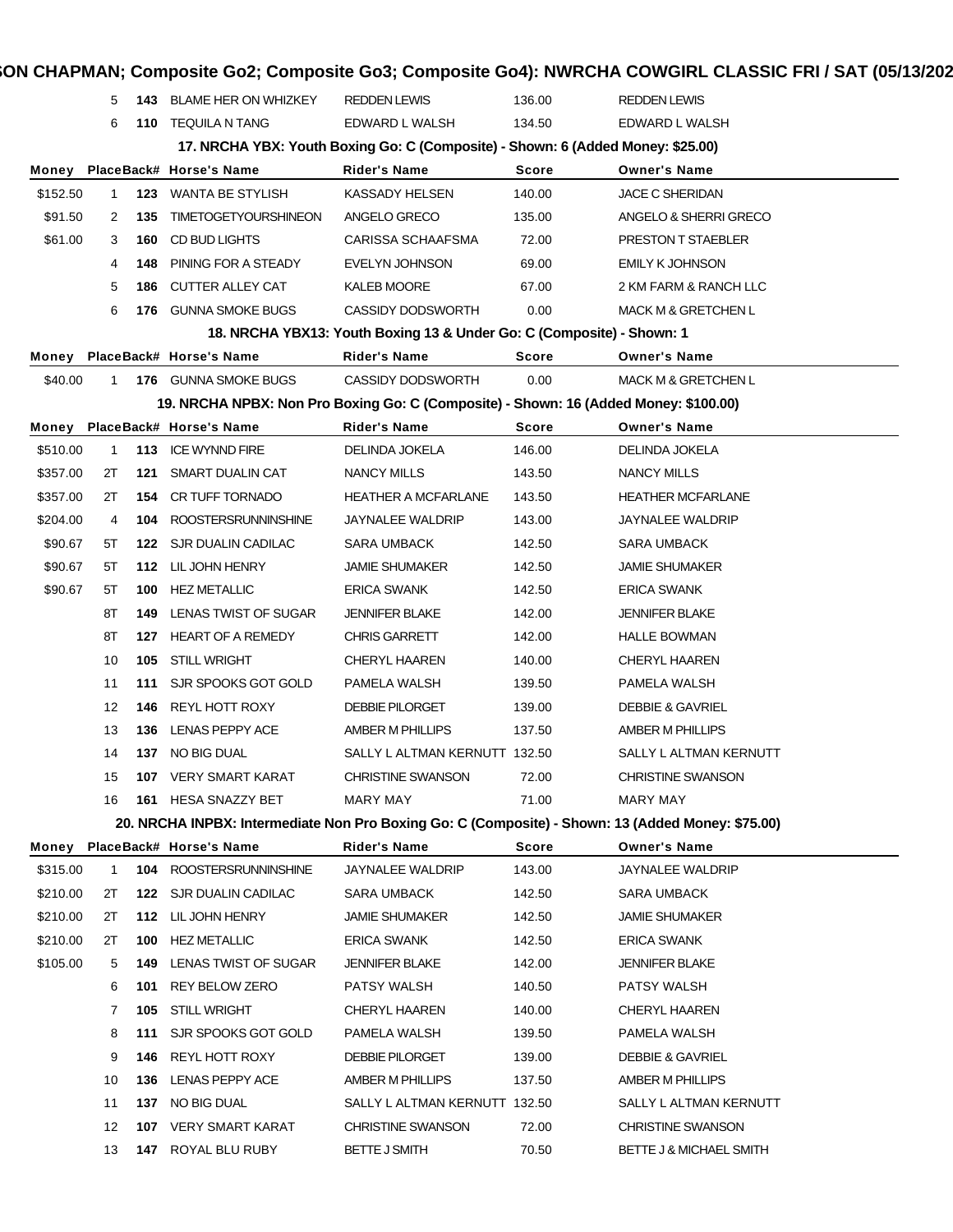# H H GARDINER; Composite Go2; Composite Go3; Composite Go4): NWRCHA COWGIRL CLASSIC FRI / SAT (05/13/20<mark>:</mark>

**21. NRCHA SNPBX: Select Non Pro Boxing Go: C (Composite) - Shown: 9**

| Money    |             |     | PlaceBack# Horse's Name                                                                      | Rider's Name                                                            | Score  | <b>Owner's Name</b>         |
|----------|-------------|-----|----------------------------------------------------------------------------------------------|-------------------------------------------------------------------------|--------|-----------------------------|
| \$270.00 | $\mathbf 1$ | 121 | SMART DUALIN CAT                                                                             | <b>NANCY MILLS</b>                                                      | 143.50 | <b>NANCY MILLS</b>          |
| \$202.50 | 2           |     | 127 HEART OF A REMEDY                                                                        | <b>CHRIS GARRETT</b>                                                    | 142.00 | <b>HALLE BOWMAN</b>         |
| \$135.00 | 3           | 101 | <b>REY BELOW ZERO</b>                                                                        | PATSY WALSH                                                             | 140.50 | PATSY WALSH                 |
| \$67.50  | 4           | 105 | STILL WRIGHT                                                                                 | <b>CHERYL HAAREN</b>                                                    | 140.00 | <b>CHERYL HAAREN</b>        |
|          | 5           | 111 | SJR SPOOKS GOT GOLD                                                                          | PAMELA WALSH                                                            | 139.50 | PAMELA WALSH                |
|          | 6           | 146 | REYL HOTT ROXY                                                                               | <b>DEBBIE PILORGET</b>                                                  | 139.00 | <b>DEBBIE &amp; GAVRIEL</b> |
|          | 7           |     | 137 NO BIG DUAL                                                                              | SALLY L ALTMAN KERNUTT 132.50                                           |        | SALLY L ALTMAN KERNUTT      |
|          | 8           |     | 107 VERY SMART KARAT                                                                         | <b>CHRISTINE SWANSON</b>                                                | 72.00  | <b>CHRISTINE SWANSON</b>    |
|          | 9           |     | 161 HESA SNAZZY BET                                                                          | MARY MAY                                                                | 71.00  | MARY MAY                    |
|          |             |     | 22. NRCHA LNPBX: Limited Non Pro Boxing Go: C (Composite) - Shown: 13 (Added Money: \$25.00) |                                                                         |        |                             |
| Money    |             |     | PlaceBack# Horse's Name                                                                      | Rider's Name                                                            | Score  | <b>Owner's Name</b>         |
| \$232.50 | 1           | 160 | CD BUD LIGHTS                                                                                | CARISSA SCHAAFSMA                                                       | 143.00 | PRESTON T STAEBLER          |
| \$174.38 | 2Τ          | 131 | THIS CATS SMART TOO                                                                          | PATRICIA MARIE ANDERSON 140.50                                          |        | PATRICIA MARIE ANDERSON     |
| \$174.38 | 2Τ          | 133 | <b>DUN NIMBLE</b>                                                                            | KATIE AHOLA                                                             | 140.50 | KATIE AHOLA                 |
| \$116.25 | 4           | 183 | ONE ROYAL PICKLE                                                                             | <b>CARRIE LYNN DOCKTER</b>                                              | 139.50 | <b>JOSH DOCKTER</b>         |
| \$38.75  | 5Τ          |     | 122 SJR DUALIN CADILAC                                                                       | SARA UMBACK                                                             | 139.00 | SARA UMBACK                 |
| \$38.75  | 5T          | 139 | TALLIHOE                                                                                     | <b>KELLY LINDELL</b>                                                    | 139.00 | <b>KELLY LINDELL</b>        |
|          | 7           | 130 | <b>BOOMTIME NIC</b>                                                                          | <b>KELLY K ADAMS</b>                                                    | 137.50 | <b>KELLY K ADAMS</b>        |
|          | 8           | 120 | YY SHOWSTOPPIN SHINE                                                                         | JANE RUDE                                                               | 136.50 | <b>JANE RUDE</b>            |
|          | 9           | 106 | MIZZ JACKSON                                                                                 | ALLISON YORK                                                            | 136.00 | ALLISON & PETER A YORK      |
|          | 10          | 147 | ROYAL BLU RUBY                                                                               | <b>BETTE J SMITH</b>                                                    | 132.50 | BETTE J & MICHAEL SMITH     |
|          | 11          |     | 132 HALLOSHEEN                                                                               | KAREN LOOMIS                                                            | 131.00 | <b>KAREN LOOMIS</b>         |
|          | 12          | 148 | PINING FOR A STEADY                                                                          | <b>EVELYN JOHNSON</b>                                                   | 69.50  | <b>EMILY K JOHNSON</b>      |
|          | 13          |     | 137 NO BIG DUAL                                                                              | SALLY L ALTMAN KERNUTT                                                  | 66.50  | SALLY L ALTMAN KERNUTT      |
|          |             |     |                                                                                              | 23. NWRCHA BEGBOX: NWRCHA BEGINNING BOXING Go: C (Composite) - Shown: 7 |        |                             |
| Money    |             |     | PlaceBack# Horse's Name                                                                      | <b>Rider's Name</b>                                                     | Score  | <b>Owner's Name</b>         |
|          | 1T          | 131 | THIS CATS SMART TOO                                                                          | PATRICIA MARIE ANDERSON 140.50                                          |        | PATRICIA MARIE ANDERSON     |
|          | 1T          | 133 | DUN NIMBLE                                                                                   | KATIE AHOLA                                                             | 140.50 | KATIE AHOLA                 |
|          | 3           |     | 139 TALLIHOE                                                                                 | <b>KELLY LINDELL</b>                                                    | 139.00 | <b>KELLY LINDELL</b>        |
|          | 4           | 135 | <b>TIMETOGETYOURSHINEON</b>                                                                  | ANGELO GRECO                                                            | 138.50 | ANGELO & SHERRI GRECO       |
|          | 5           | 130 | <b>BOOMTIME NIC</b>                                                                          | KELLY K ADAMS                                                           | 137.50 | <b>KELLY K ADAMS</b>        |
|          | 6           |     | 132 HALLOSHEEN                                                                               | KAREN LOOMIS                                                            | 131.00 | <b>KAREN LOOMIS</b>         |
|          | 7           |     | 185 TALKIN SALLY REY                                                                         | <b>MORGAN WINGERD</b>                                                   | 127.00 | 2 KM FARM & RANCH LLC       |
|          |             |     |                                                                                              | 24. NRCHA BD: Box Drive Go: C (Composite) - Shown: 14                   |        |                             |
| Money    |             |     | PlaceBack# Horse's Name                                                                      | <b>Rider's Name</b>                                                     | Score  | <b>Owner's Name</b>         |
| \$315.00 | 1           |     | 105 STILL WRIGHT                                                                             | <b>CHERYL HAAREN</b>                                                    | 144.00 | CHERYL HAAREN               |
| \$262.50 | 2           | 154 | CR TUFF TORNADO                                                                              | <b>HEATHER A MCFARLANE</b>                                              | 142.50 | <b>HEATHER MCFARLANE</b>    |
| \$210.00 | 3           | 101 | <b>REY BELOW ZERO</b>                                                                        | PATSY WALSH                                                             | 141.50 | PATSY WALSH                 |
| \$157.50 | 4           | 121 | SMART DUALIN CAT                                                                             | NANCY MILLS                                                             | 138.50 | NANCY MILLS                 |
| \$105.00 | 5           | 113 | <b>ICE WYNND FIRE</b>                                                                        | DELINDA JOKELA                                                          | 137.50 | DELINDA JOKELA              |
|          | 6T          | 111 | SJR SPOOKS GOT GOLD                                                                          | PAMELA WALSH                                                            | 136.50 | PAMELA WALSH                |
|          | 6T          |     | 112 LIL JOHN HENRY                                                                           | <b>JAMIE SHUMAKER</b>                                                   | 136.50 | <b>JAMIE SHUMAKER</b>       |
|          | 8           |     | 107 VERY SMART KARAT                                                                         | <b>CHRISTINE SWANSON</b>                                                | 135.50 | <b>CHRISTINE SWANSON</b>    |
|          | 9           |     | <b>146 REYL HOTT ROXY</b>                                                                    | <b>DEBBIE PILORGET</b>                                                  | 133.00 | <b>DEBBIE &amp; GAVRIEL</b> |